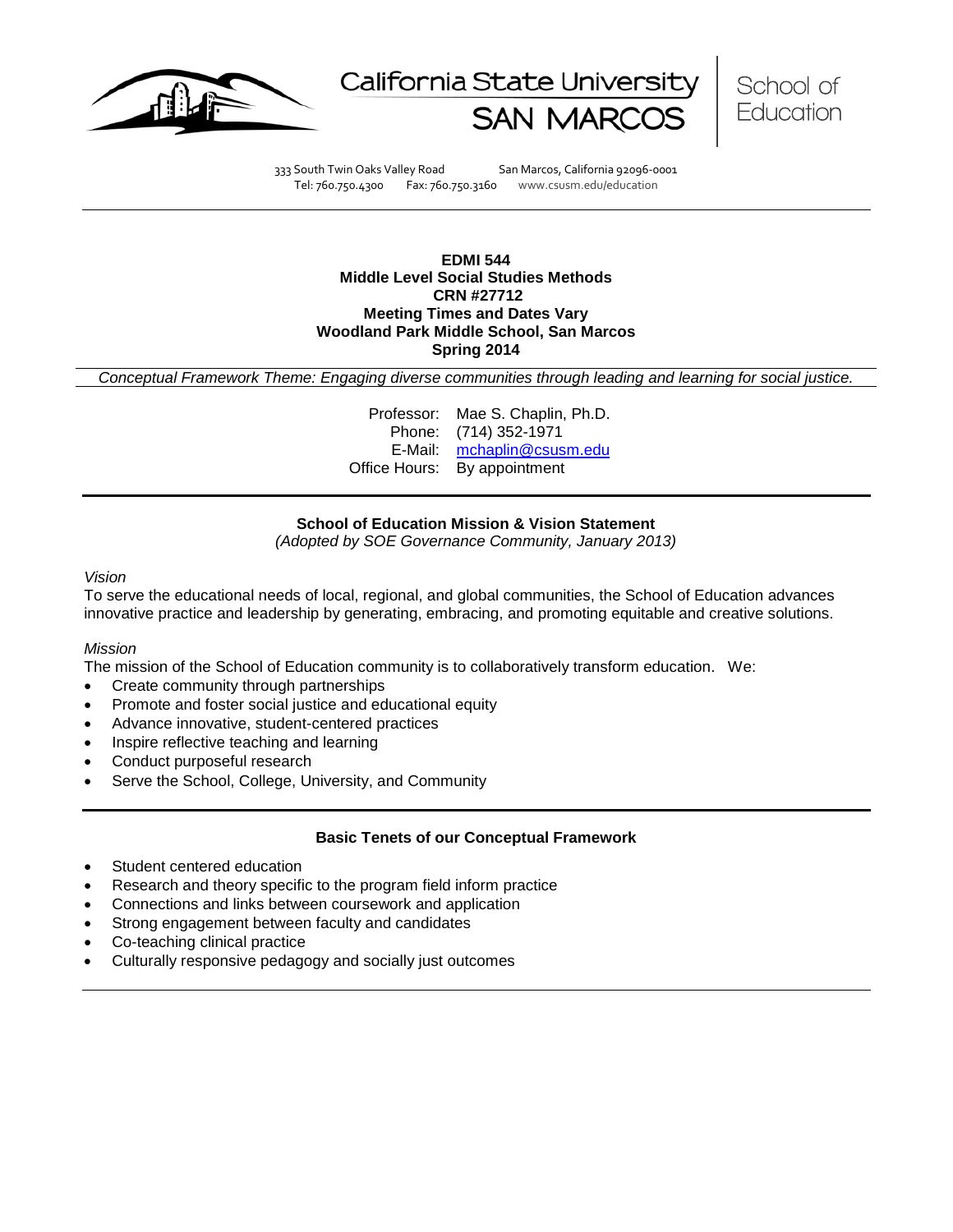## **COURSE DESCRIPTION**

Focuses on developing an understanding of theory, methodology, and assessment of social studies in selfcontained or departmentalized settings. This course is aligned with California's SB 2042 Standards and the California Common Core State Standards.

### **Course Prerequisites**

Admission to the Middle Level Teacher Education Program.

## **Course Objectives**

As a result of this course, you will be able to:

- apply the California History/Social Science Framework (Standards), California Common Core State Standards and related documents to the classroom experience;
- understand the value of incorporating primary source materials and service learning into social studies instruction;
- become aware of the multitude of community and internet resources available to teachers and the ways in which these resources can be used to strengthen the social studies program;
- design lessons / units that are grade level and developmentally appropriate, that utilize primary source materials, that infuse a multicultural/lingual perspective, and that address the needs of diverse learners;
- design curricula that reflect a variety of instructional strategies and that develop children's higher-level thinking skills through active participation;
- more deeply appreciate the social sciences and history as a field of studies

# **Required Texts**

# **Required:**

State of California. *Curriculum Framework for History/Social Science K-*12 (online at the California Department of Education website, [http://www.cde.ca.gov/be/st/fr/\)](http://www.cde.ca.gov/be/st/fr/)

Powell, S. (2011). *Introduction to Middle School.* Upper Saddle River, NJ: Merrill Prentice Hall.

Rethinking Schools. (2001). *Rethinking our Classrooms: Teaching for Equity and Justice: Vol. 2.* Milwaukee, WI: Rethinking Schools.

### **Recommended:**

Vatterott, C. (2009). *Rethinking Homework: Best Practices that Support Diverse Needs.* Alexandria, VA: ASCD. ISBN 978-1-4166-0825-7.

### **\*\* Additional readings, as assigned, will be available on Cougar Courses. \*\***

### **Authorization to Teach English Learners**

This credential program has been specifically designed to prepare teachers for the diversity of languages often encountered in California public school classrooms. The authorization to teach English learners is met through the infusion of content and experiences within the credential program, as well as additional coursework. Candidates successfully completing this program receive a credential with authorization to teach English learners. *(Approved by CCTC in SB 2042 Program Standards, August 02)*

# **STUDENT LEARNING OUTCOMES**

### **Teacher Performance Expectation (TPE) Competencies**

The course objectives, assignments, and assessments have been aligned with the CTC standards for the Multiple Subject Credential. This course is designed to help teachers seeking a California teaching credential to develop the skills, knowledge, and attitudes necessary to assist schools and district in implementing effective programs for all students. The successful candidate will be able to merge theory and practice in order to realize a comprehensive and extensive educational program for all students.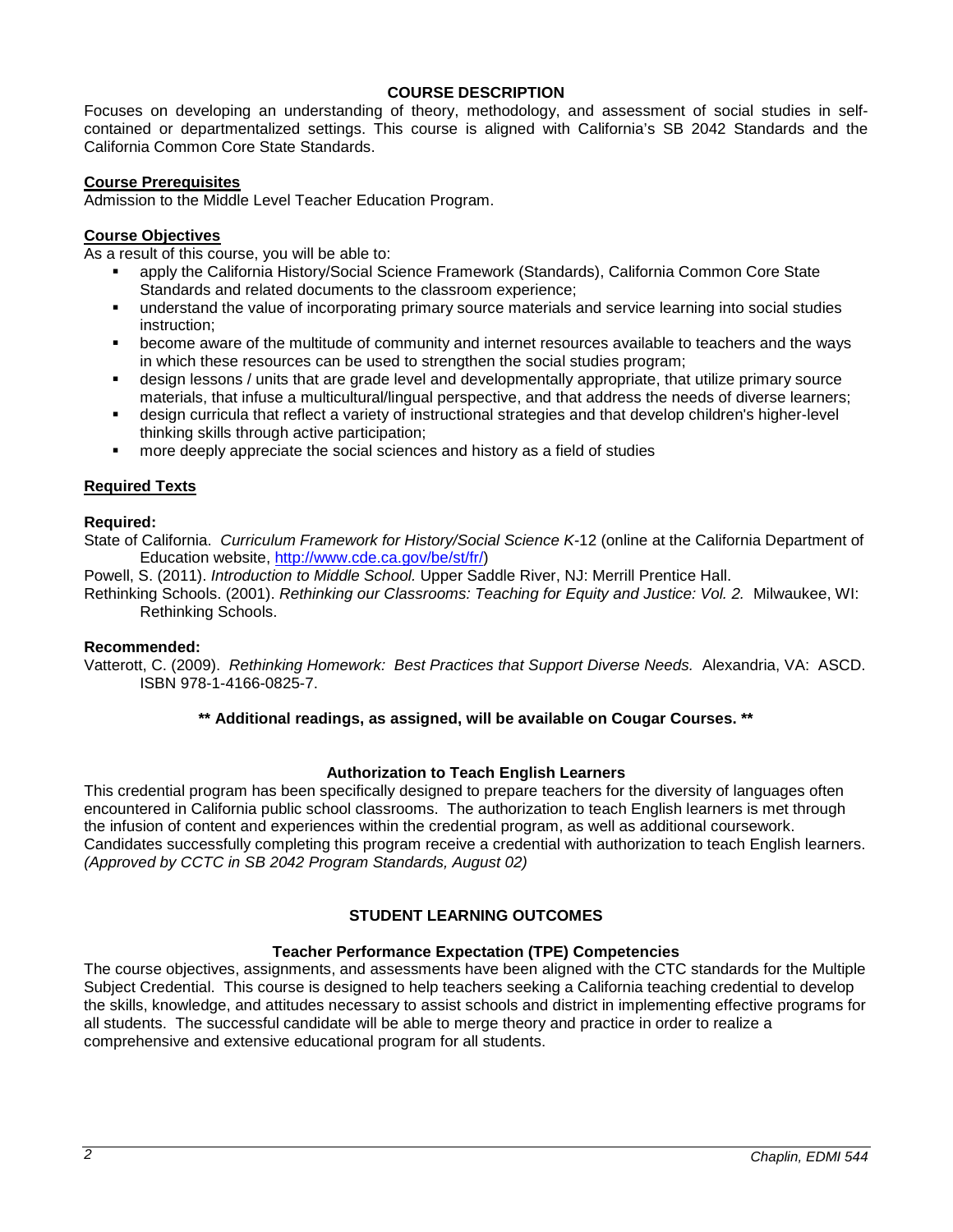# **California Teacher Performance Assessment (CalTPA)**

Beginning July 1, 2008 all California credential candidates must successfully complete a state-approved system of teacher performance assessment (TPA), to be embedded in the credential program of preparation. At CSUSM this assessment system is called the CalTPA or the TPA for short.

To assist your successful completion of the TPA, a series of informational seminars are offered over the course of the program. TPA related questions and logistical concerns are to be addressed during the seminars. Your attendance to TPA seminars will greatly contribute to your success on the assessment.

Additionally, SoE classes use common pedagogical language, lesson plans (lesson designs), and unit plans (unit designs) in order to support and ensure your success on the TPA and more importantly in your credential program.

The CalTPA Candidate Handbook, TPA seminar schedule, and other TPA support materials can be found on the SoE website: <http://www.csusm.edu/education/CalTPA/ProgramMaterialsTPA.html>

# **GENERAL CONSIDERATIONS**

# **Assessment of Professional Dispositions**

Assessing a candidate's dispositions within a professional preparation program is recognition that teaching and working with learners of all ages requires not only specific content knowledge and pedagogical skills, but positive attitudes about multiple dimensions of the profession. The School of Education has identified six dispositions – social justice and equity, collaboration, critical thinking, professional ethics, reflective teaching and learning, and life-long learning—and developed an assessment rubric. For each dispositional element, there are three levels of performance - *unacceptable*, *initial target*, and *advanced target*. The description and rubric for the three levels of performance offer measurable behaviors and examples.

The assessment is designed to provide candidates with ongoing feedback for their growth in professional dispositions and includes a self-assessment by the candidate. The dispositions and rubric are presented, explained and assessed in one or more designated courses in each program as well as in clinical practice. Based upon assessment feedback candidates will compose a reflection that becomes part of the candidate's Teaching Performance Expectation portfolio. Candidates are expected to meet the level of *initial target* during the program.

# **School of Education Attendance Policy**

Due to the dynamic and interactive nature of courses in the School of Education, all candidates are expected to attend all classes and participate actively. At a minimum, candidates must attend more than 80% of class time, or s/he may not receive a passing grade for the course at the discretion of the instructor. Individual instructors may adopt more stringent attendance requirements. Should the candidate have extenuating circumstances, s/he should contact the instructor as soon as possible. *(Adopted by the COE Governance Community, December, 1997).*

### **EDMI 544 Attendance Policy**

In this course, the following attendance policies will apply:

- One class session, either on-line or face-to-face, may be missed without penalty to your grade.
- Each additional missed session will drop your final grade by 1/3 grade point (A to A-, A- to B+, etc.).
- If you miss four or more class sessions, you will receive an F.

# **Students with Disabilities Requiring Reasonable Accommodations**

Candidates with disabilities who require reasonable accommodations must be approved for services by providing appropriate and recent documentation to the Office of Disable Student Services (DSS). This office is located in Craven Hall 4300, and can be contacted by phone at (760) 750-4905, or TTY (760) 750-4909. Candidates authorized by DSS to receive reasonable accommodations should meet with their instructor during office hours or, in order to ensure confidentiality, in a more private setting.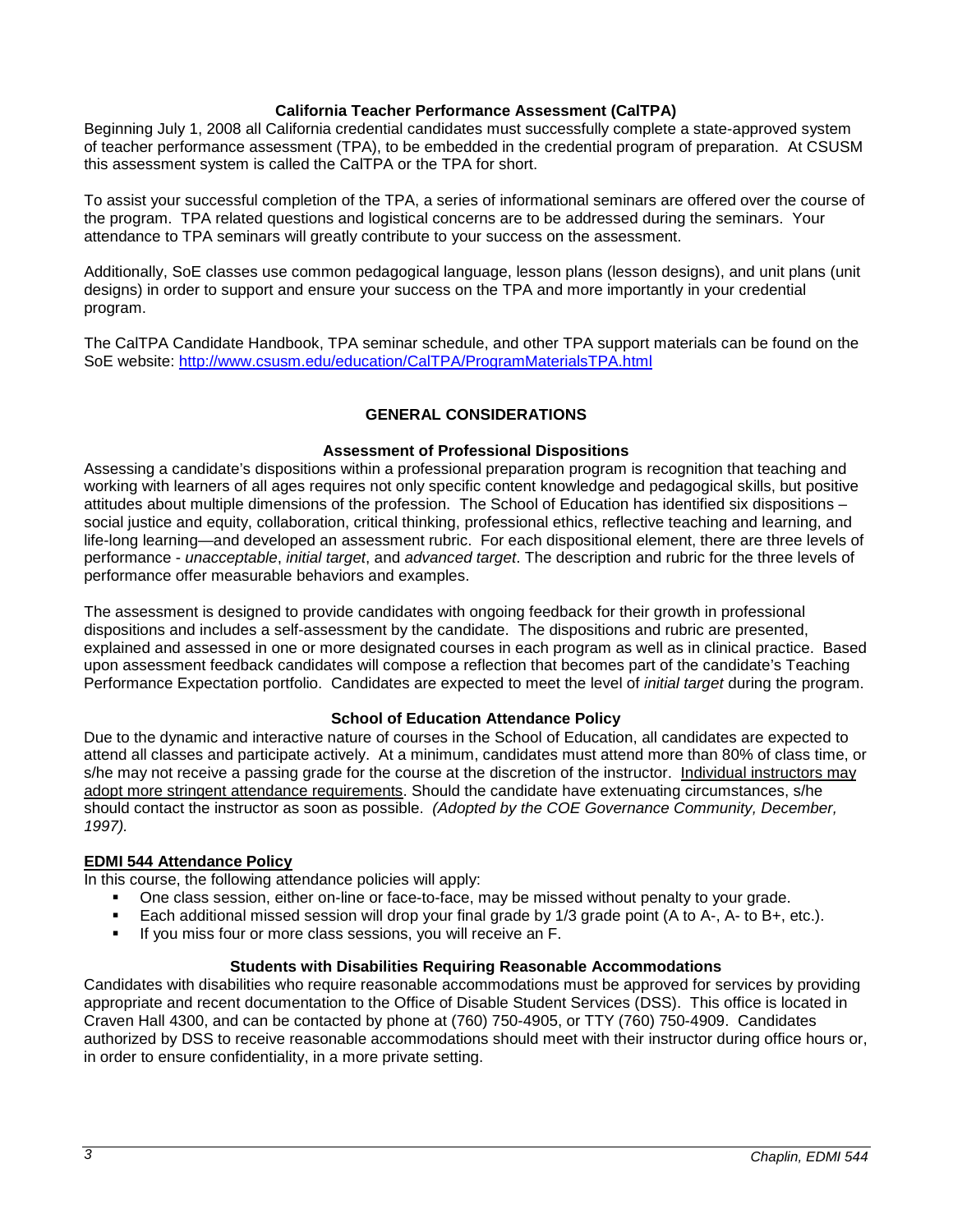# **All University Writing Requirement**

Every course at the university must fulfill the university's writing requirement of at least 2,500 words. In this course, this is accomplished through the following written assignments: Service Learning Plan (in the unit of study), Literature Connection, Unit Plan, and reflections on selected readings.

### **CSUSM Academic Honesty Policy**

"Students will be expected to adhere to standards of academic honesty and integrity, as outlined in the Student Academic Honesty Policy. All written work and oral presentation assignments must be original work. All ideas/materials that are borrowed from other sources must have appropriate references to the original sources. Any quoted material should give credit to the source and be punctuated with quotation marks.

Students are responsible for honest completion of their work including examinations. There will be no tolerance for infractions. If you believe there has been an infraction by someone in the class, please bring it to the instructor's attention. The instructor reserves the right to discipline any student for academic dishonesty in accordance with the general rules and regulations of the university. Disciplinary action may include the lowering of grades and/or the assignment of a failing grade for an exam, assignment, or the class as a whole."

Incidents of Academic Dishonesty will be reported to the Dean of Students. Sanctions at the University level may include suspension or expulsion from the University.

#### **Plagiarism:**

As an educator, it is expected that each candidate will do his/her own work, and contribute equally to group projects and processes. Plagiarism or cheating is unacceptable under any circumstances. If you are in doubt about whether your work is paraphrased or plagiarized see the Plagiarism Prevention for Students website [http://library.csusm.edu/plagiarism/index.html.](http://library.csusm.edu/plagiarism/index.html) If there are questions about academic honesty, please consult the University catalog.

#### **Use of Technology**

Candidates are expected to demonstrate competency in the use of various forms of technology (i.e. word processing, electronic mail, Moodle, use of the Internet, and/or multimedia presentations). Specific requirements for course assignments with regard to technology are at the discretion of the instructor. Keep a digital copy of all assignments for use in your teaching portfolio. All assignments will be submitted online, and some will be submitted in hard copy as well. Details will be given in class.

#### **Electronic Communication Protocol**

Electronic correspondence is a part of your professional interactions. If you need to contact the instructor, e-mail is often the easiest way to do so. It is my intention to respond to all received e-mails in a timely manner. Please be reminded that e-mail and on-line discussions are a very specific form of communication, with their own nuances and etiquette. For instance, electronic messages sent in all upper case (or lower case) letters, major typos, or slang; often communicate more than the sender originally intended. With that said, please be mindful of all e-mail and on-line discussion messages you send to your colleagues, to faculty members in the School of Education, or to persons within the greater educational community. All electronic messages should be crafted with professionalism and care.

Things to consider:

- Would I say in person what this electronic message specifically says?
- How could this message be misconstrued?
- Does this message represent my highest self?
- Am I sending this electronic message to avoid a face-to-face conversation?

In addition, if there is ever a concern with an electronic message sent to you, please talk with the author in person in order to correct any confusion.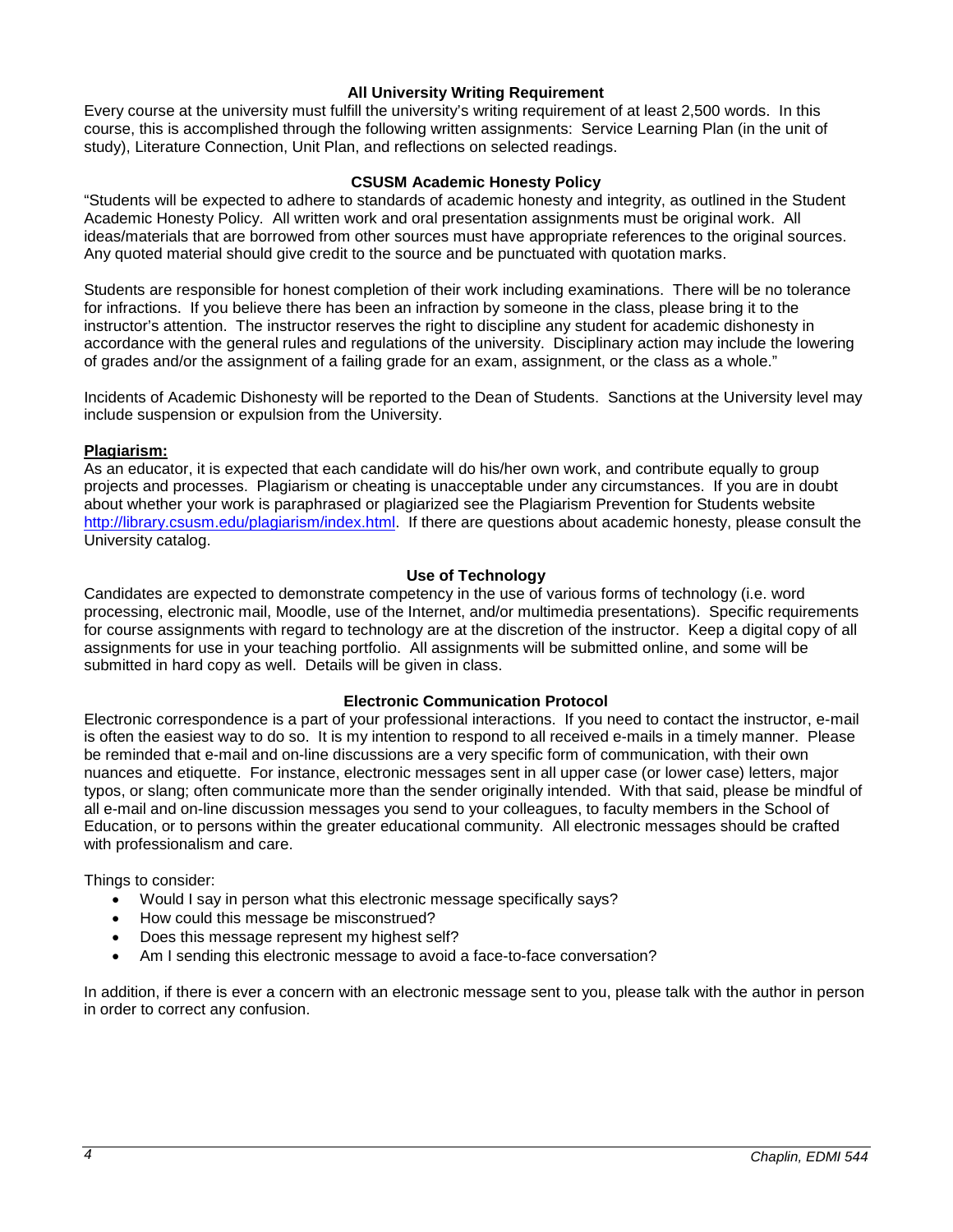### **COURSE REQUIREMENTS**

### **NOTE: I RESERVE THE RIGHT TO CHANGE, ADD TO, OR DELETE ANY MATERIAL OR ASSIGNMENT FROM THE COURSE.**

### **The following assignments are evaluated in EDMI 544:**

#### **Assignment Points Due Date**

| 15 | February 3 <sup>rd</sup>  |
|----|---------------------------|
| 15 | February 17 <sup>th</sup> |
| 10 | February 28 <sup>th</sup> |
| 15 | March 28 <sup>th</sup>    |
| 25 | May $9th$                 |
| 10 | May $9th$                 |
| 10 | Ongoing                   |
|    |                           |

#### *\* Assignment rubrics and expectations will be handed out in class.* **Assignment 1: Technology Integration—Due: February 3, 2014**

*Individually*, research resources available to help integrate technology into your unit. Evaluate ten resources (apps, primary sources, webquests, digital narratives, reference sites, etc.) that will be valuable to you and your students in this unit. At least two must be professional sites (for teacher use only). There must be a variety of resources selected. For each site, spend some time exploring the pages and links presented, and then respond (1-2 paragraphs per site) to the following prompt:

Describe what you find at the site, the strengths of the site as a resource for middle school social studies teachers and/or students, and if/how you think the site could be improved. Describe how this resource could be used to increase students understanding of the content, connect to their background knowledge, challenge assumptions or broaden their perspective.

## **Assignment 2: Service Learning Strand—Due: February 17, 2014**

*Collectively*, you and your partners will create a service learning strand connected to your unit plan. This strand will include four components: Preparation, Service, Reflection, and Celebration. Details of these components are in Fertman, White and White ("Elements of Service Learning") on the Cougar Courses site. You and your partners will share the same grade for this assignment.

### **Assignment 3: Draft Unit Plan—Due: February 28, 2014**

For this assignment, you will plan an inquiry unit of study for your content area that spans three to four weeks of instruction. Your unit of study should include potential for interdisciplinary connections and professional collaboration across content areas. This unit of study will count for credit in EDMI 512, EDMI 544, and EDMI 545. *You will work in teams of four* to brainstorm, share resources, and lesson plan. However, all work you turn in for this assignment will be individually graded. You should also attempt to implement all or part of your unit plan during your CPII fieldwork.

### **Assignment 4: Content Area Reading Lesson—Due: March 28, 2014**

*Individually*, you will choose a piece of text that connects to the social studies content. You will need to select a Common Core State Standard for social studies as well as a California ELD Standard that you will address to help students access the literature you have selected.

# **Assignment 5: Final Unit Plan and Evaluation—Due: May 9, 2014**

Beyond the individual component of the unit plan, you will be graded on the overall unit and how it addresses the units' essential questions, content standards and the recommendations of powerful teaching and learning in your content area's curriculum.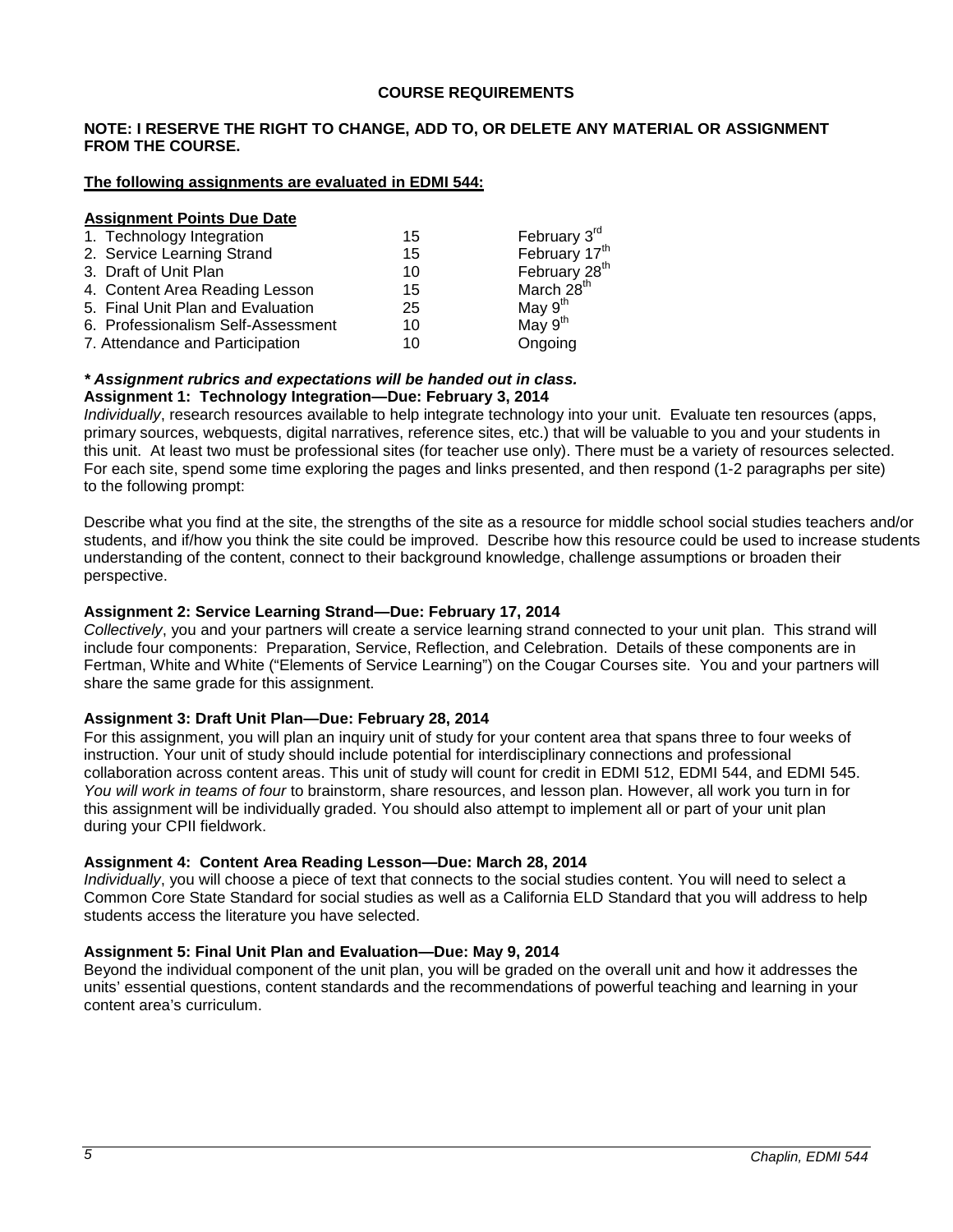# **Assignments 6 & 7: Professionalism Self-Assessment—Due: May 9, 2014**

Professional demeanor is expected of all students in the Middle Level Program. Professional demeanor includes but is not limited to the following:

- On-time arrival to all class sessions.
- Advance preparation of readings and timely submission of assignments.
- Respectful participation in all settings (e.g., whole group, small group, in/outside of class), without succumbing to non-academic distractions (electronics, personal business, etc.).
- Carefully considered, culturally aware approaches to solution-finding.
- **Ethical use of technology**

This course is designed for active learning during class sessions. In order for this course to succeed for individuals and the group, students must come to class prepared to discuss assigned readings/topics and to participate in class activities. You will submit a self-assessment on Cougar Courses by May 9, 2014. I will consider your self-assessment when assigning points for this assignment. Answer the questions below and illustrate with examples from your participation in class.

Students will engage in active learning each class session, and will be expected to participate actively.

- How do you participate in class discussions productively, sharing your knowledge and understandings?
- How do you interact productively with your peers, taking on a variety of roles (leader, follower, etc.)?
- How do you contribute appropriately to group work—do you "do your share"?
- How do you demonstrate that you are able to accept others' opinions?
- How do you demonstrate that you are supportive of others' ideas?
- How do you support your peers during their presentations?
- How do you manage potential diversions (electronics, personal business, appointments, etc.) that might impede your ability to give your full attention to class sessions?
- How do you monitor and adjust your participation to allow for others' ideas as well as your own to be heard?

### **Grading Standards**

Teacher education is a professional preparation program. It is expected that students will come to class prepared to discuss the readings, submit required assignments, and participate in class activities. Students are expected to adhere to academic honesty and integrity, standards of dependability, confidentiality, and writing achievement. Because it is important for teachers to be able to communicate their ideas effectively to students, parents, colleagues, and administrators, writing that is original, clear, and error-free is a priority for the College of Education. It is expected that work will be turned in on time. Please discuss individual issues with the instructor. Late assignments will be penalized by a 10% deduction in points for each weekday late. After one week, late assignments will be given a zero.

- **A 93-100 points**
- 
- **A- 90-92 points 88-89 points**
- 
- **B- 80-82 points**
- **B 83-87 points C+ 78-79 points**
- 
- **C 73-77 points C- 70-72 points**